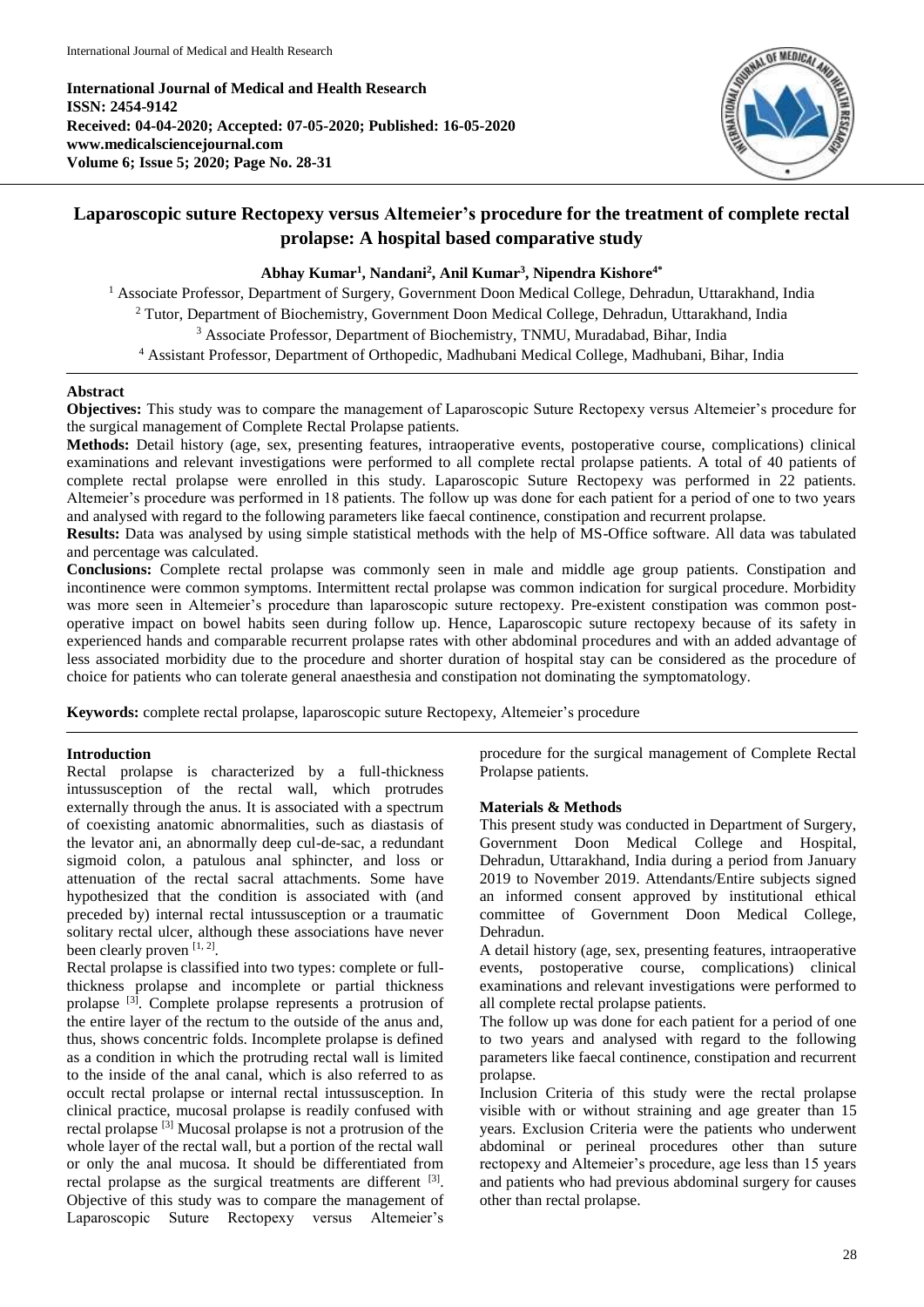### **Methods**

A total of 40 patients of complete rectal prolapse were enrolled in this study. Out of total 40 patients, Laparoscopic Suture Rectopexy was performed in 22 patients. Altemeier's procedure was performed in 18 patients.

# **Surgical Technique**

# **Laparoscopic Suture Rectopexy**

The surgery was performed under general anaesthesia. Patients were catheterised and placed in Trendelenburg position. We used a four-port technique using two 10 mm and two 5 mm ports. The dissection was started by opening peritoneum on right side of rectum using harmonic scalpel/diathermy after identifying right ureter and safeguarding it. Then, dissecting rectum from presacral fascia in holy plane of safety staying close to rectum to avoid injury to autonomic nerves and presacral venous plexus. On left side dissection was done after identifying left ureter. Dissection was carried out downwards till pelvic floor. The anterior peritoneal fold in the rectovesical pouch were cut, lifting the rectum completely from sacral hollow. The lateral ligaments were not cut during the procedure. The rectum was hitched by suturing the mesorectum to the sacral promontory with 2-0 Prolene using one suture on either side.

# **Altemeier's Procedure**

After subjecting the patient to regional anaesthesia, the patient was placed in lithotomy position. The prolapse was reduced and the dentate line was identified. One cm proximal to the dentate line, a full thickness incision was made and the dissection was continued proximally until the peritoneal reflection was identified. The peritoneum was opened and further redundancy of the sigmoid colon was assessed and the same redundant segment was sequentially devascularised. The redundant segment was excised and coloanal anastomosis was performed using 2.0 polyglactin (Vicryl) suture.

Decision for laparoscopic suture rectopexy or Altemeier's procedure as the treatment modality for an individual was as per the clinical judgement of the senior colorectal surgeons in the department and the senior anaesthetist. Patients with reducible rectal prolapse, fit to undergo general anaesthesia underwent laparoscopic suture rectopexy and patients with irreducible prolapse, incarcerated prolapse who needed emergency surgery, unfit for general anaesthesia underwent Altemeier's procedure.

#### **Observations**

A total 40 patients with age group 15 years to  $> 75$  years of complete rectal prolapse were included in this study. Male and female ratio was 2.33:1.

| <b>Table 1:</b> Gender wise distribution of complete rectal prolapse |          |  |
|----------------------------------------------------------------------|----------|--|
|                                                                      | patients |  |

| Age       | No. of patients | % of patients |
|-----------|-----------------|---------------|
| 15-30     |                 | 5%            |
| $31 - 45$ |                 | 15%           |
| $46 - 60$ | 24              | 60%           |
| 61-75     |                 | 10%           |
| >75       |                 | 10%           |
| Total     |                 | 100%          |

In this present study, most of the patients 24(60%) were in age group 46-60 years. And 6(15%) patients were in age group of 31-45 years.

**Table 2:** Presenting symptoms of complete rectal prolapse patients

| <b>Symptoms</b>                | No. of patients $\%$ of patients |        |
|--------------------------------|----------------------------------|--------|
| Constipation                   |                                  | 55%    |
| Incontinence                   |                                  | 30%    |
| solitary rectal ulcer syndrome |                                  | 15%    |
| Total                          |                                  | $00\%$ |

In this present study, patients with complete rectal prolapse were come with complain of 22(55%) constipation, 12(30%) incontinence and 6(15%) solitary rectal ulcer syndrome.

**Table 3:** Features for indication for surgical procedures

| <b>Symptoms</b>              | No of patients | % of patients |
|------------------------------|----------------|---------------|
| Intermittent rectal prolapse | 34             | 85%           |
| Irreducible rectal prolapse  |                | 10%           |
| Recurrent rectal prolapse    |                | 5%            |
| Total                        | 10             | $00\%$        |

In this present study, operative procedure was indicated for intermittent rectal prolapse patients 34(85%), 4(10%) irreducible rectal prolapse and 2(5%) for recurrent rectal prolapse.

| <b>Morbidity</b>         |                 |                         |                 |
|--------------------------|-----------------|-------------------------|-----------------|
| LSR                      | No. of patients |                         | No. of patients |
| New-onset constipation   |                 | New-onset incontinence  |                 |
| Persistence constipation |                 | Persistent incontinence |                 |
| Paralytic ileus          |                 | Paralytic ileus         |                 |
| Pelvic abscess           |                 | Pelvic abscess          |                 |
| Wound infections         |                 | Wound infections        |                 |

**Table 4:** Morbidity of patients during hospital stay

In this present study, morbidity of the patients in LSR procedure had 2(9%) new onset constipation and persistence constipation, 1(4.54%) paralytic ileus. And morbidity in AP

procedure had 4(22.22%) wound infection, 2(11.11%) new onset incontinence, 3(16.67%) persistent incontinence, 1(5.56%) paralytic ileus and pelvic abscess.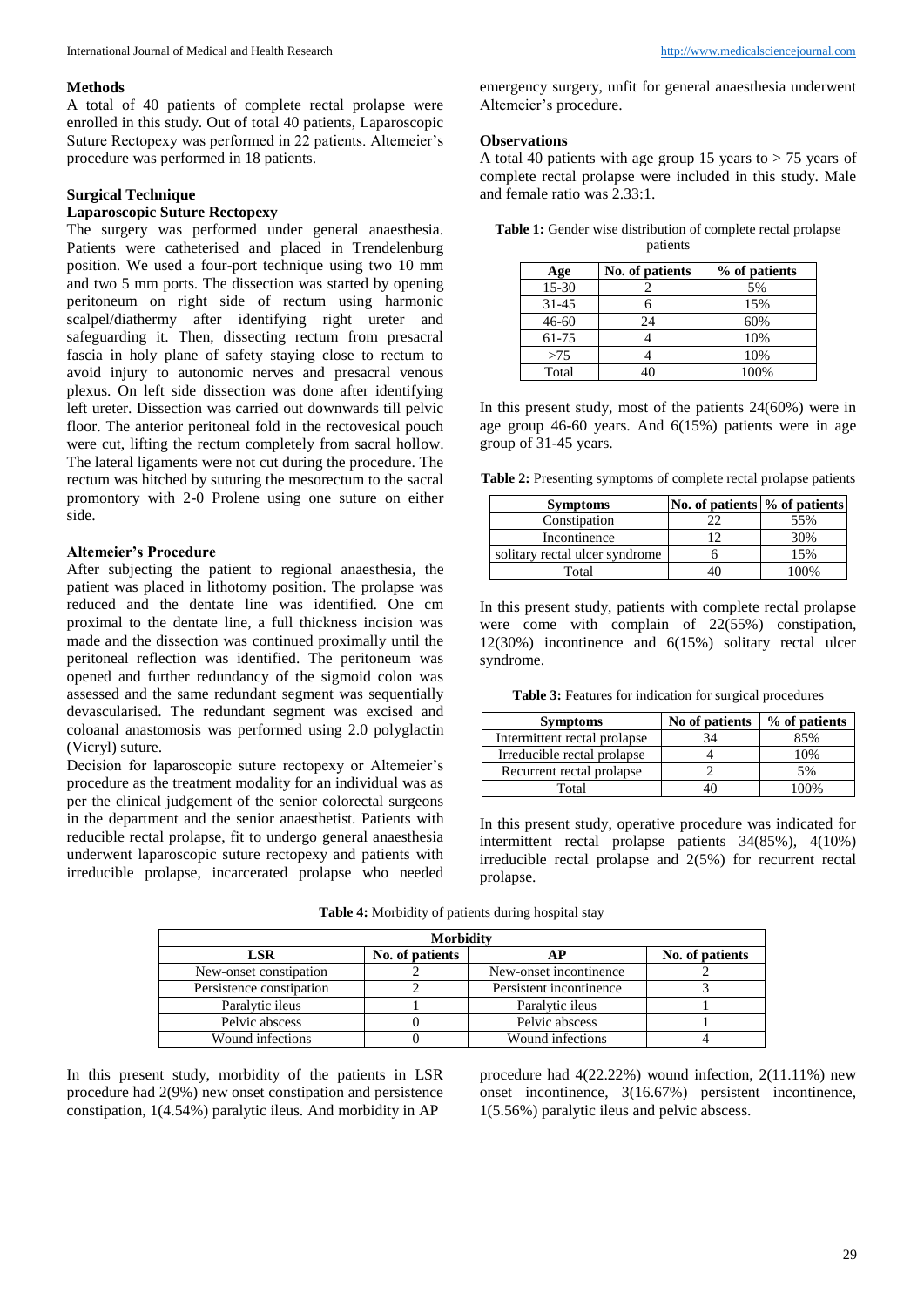**Table 5:** Impact on the Bowel Habits Post Surgery during follow up

| <b>Bowel habits</b>       | LSR | AР |
|---------------------------|-----|----|
| Pre-existent constipation |     |    |
| Pre-existent incontinence |     |    |
| New onset constipation    |     |    |
| New onset incontinence    |     |    |
| Persistent constipation   |     |    |
| Persistent incontinence   |     |    |
| Total                     |     |    |

In this present study, patients were come for follow up for 1-2 years after surgical procedure. In LSR group patients, 14(63.64%) had impact on bowel habit. Among them, they had 8(57.14%) pre-existent constipation, 2(14.29%) preexistent incontinence, 2(14.29%) persistent constipation, 1(7.14%) new onset constipation and new onset incontinence. Similarly, In AP group patients, 15(83.33%) had impact on bowel habit. Among them, they had 9(60%) pre-existent constipation, 3(20%) pre-existent incontinence, 2(13.33%) persistent incontinence and 1(7.14%) new onset incontinence.

### **Discussion**

Rectal prolapse describes a condition in which the entire layer of the rectal wall protrudes through the anal canal <sup>[3]</sup>. The most frequent symptoms are protrusion, hemorrhage, frequent bowel movement, and tenesmus. In the early phase, the protrusion is shown only during defecation, and with time, the protrusion becomes more frequent and severe. Symptoms, such as coughing or sneezing, are induced during increased abdominal pressure. Other common symptoms are fecal incontinence and mucous discharge through the anus. In most patients, decreased resting rectal pressure and relaxation of the anal sphincter cause the mucous discharge. Hemorrhage occurs frequently in cases in which the prolapsed rectum is left unreduced. If severe hemorrhage or strangulation is detected, emergency treatments should be administered. If rectal prolapse is persistent for a long time, urological impairments, such as bladder stones or urethral stricture, may be associated. Disorders of the pelvic floor, such as bladder prolapse or uterine prolapse, may also be combined [4].

In our present study, most of the complete rectal prolapse patients 24(60%) were in age group 46-60 years. And 6(15%) were in age group of 31-45 years. Male and female ratio was 2.33:1. Complete rectal prolapse was commonly seen in male. This distribution was consistent with previous studies reported from India<sup>[5, 6]</sup>.

In this present study, majority of patients with complete rectal prolapse were come with complain of 22(55%) constipation, 12(30%) incontinence and 6(15%) solitary rectal ulcer syndrome.

A suture method for rectopexy was first described by Sudeck in 1922  $[7]$ . This procedure includes complete mobilization of the rectum to the level of the levators [7]. Dorsal mobilization of the rectum induces fibrosis, which helps fix and hold the rectum in place  $[8]$ . Although low recurrence rates are documented  $[9]$ , the recurrence rate increased to 20% in longer follow-up studies  $[10]$ .

In this present study, operative procedure was indicated for intermittent rectal prolapse patients 34(85%), 4(10%) irreducible rectal prolapse and 2(5%) for recurrent rectal prolapse.

Sufficient rectal mobilization from the sacral promontorium is important to prevent recurrence [11]. Several studies have evaluated managing the lateral ligaments during surgery  $(i.e., division or preservation)$ <sup>[12]</sup>. Dividing the lateral rectal ligaments was associated with a decreased recurrence rate of 0%, but an increased constipation rate of 67% [12]. Lateral ligament division during rectopexy causes constipation but prevents recurrence, based on a prospective randomized study [13]. If the lateral stalks are divided, postoperative constipation may occur. Some medications may be required. A rare complication of rectal prolapse is the strangulation  $(2-4\%)$ <sup>[14, 15]</sup> and irreducibility. When the incarcerated rectal prolapse cannot be manually reduced, a few techniques may help the bowel return to its anatomic position such as sedation, Trendelenburg position and topical application of salt and sucrose, which may decrease bowel oedema and enable reduction. A strapping can be combined in order to maintain the reduction  $[15]$ . The definitive treatment of the prolapse is then carried out later. Failing to reduce or in case of necrosis, the only treatment is an emergent surgery. The intervention of choice is the Altemeier's procedure [14, 15] .

In this present study, morbidity of the patients in LSR procedure had 2(9%) new onset constipation and persistence constipation, 1(4.54%) paralytic ileus. And morbidity in AP procedure had 4(22.22%) wound infection, 2(11.11%) new onset incontinence, 3(16.67%) persistent incontinence, 1(5.56%) paralytic ileus and pelvic abscess. The average length of hospital stay was less in laparoscopic group was 3.21 days and for Altemeier's procedure was 5.91 days

Laparoscopic surgery has revolutionised surgical practice over the years. Many operations that would have previously resulted in prolonged hospital admissions are managed within either the 'Short Stay' or even the 'Day Care' units. The impact of shorter lengths of stay has a beneficial effect on both patients' expectations and allocation of finite healthcare resources. By virtue of its minimally-invasive character with the lack of large wounds, recovery times are significantly reduced compared with open procedures. Laparoscopic application to rectopexy, therefore makes it a realistic option for day care surgery [16].

Constipation is a common problem after rectopexy particularly after prosthetic mesh rectopexy [17]. Studies have demonstrated that constipation increased from 10-47% and suggested a link with denervation of the left colon from rectum with possible kinking at the rectosigmoid junction, a redundant unresected sigmoid colon. This maybe especially so because the lateral ligaments containing the parasympathetic inflow to the left colon maybe cut during mobilisation [16]. M

In this present study, patients were come for follow up for 1-2 years after surgical procedure. In LSR group patients, 14(63.64%) had impact on bowel habit. Among them, they had 8(57.14%) pre-existent constipation, 2(14.29%) preexistent incontinence, 2(14.29%) persistent constipation, 1(7.14%) new onset constipation and new onset incontinence. Similarly, In AP group patients, 15(83.33%) had impact on bowel habit. Among them, they had 9(60%) pre-existent constipation, 3(20%) pre-existent incontinence, 2(13.33%) persistent incontinence and 1(7.14%) new onset incontinence.

Parks *et al.* <sup>[18]</sup> suggested the theory of perineal nerve injury. In 1977, they performed biopsies of the pelvic floor in patients undergoing posterior repair for fecal incontinence and rectal prolapse, and confirmed injury of the perineal